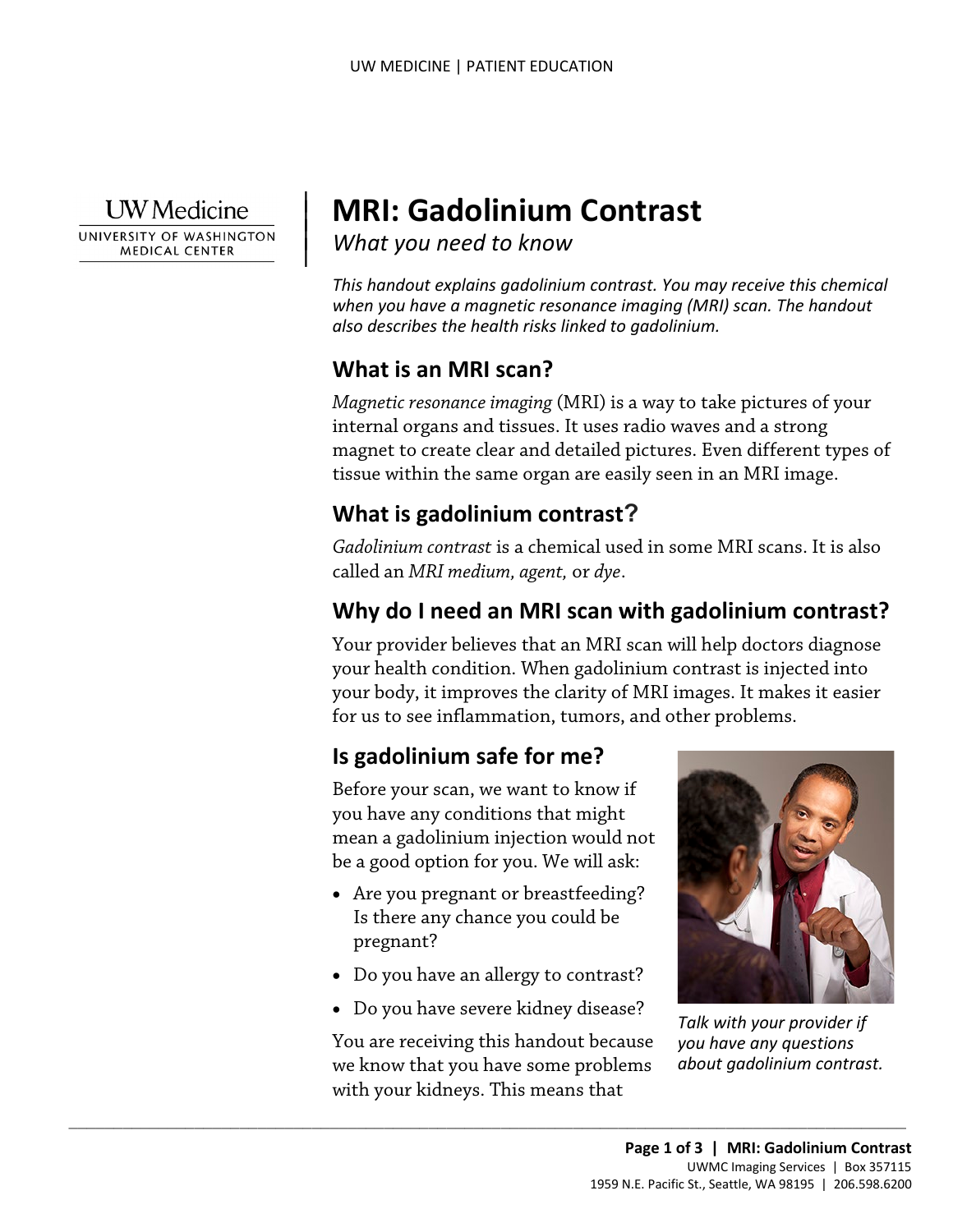*fibrosis* (NSF) after getting gadolinium contrast. (See "What is you may have a higher risk of a disease called *nephrogenic systemic*  NSF?" below.)

 The risk of NSF seems to be higher when more gadolinium contrast is given. If you decide to have the injection, our radiologist will give you the **smallest possible dose of gadolinium** that will still give us clear MRI images.

# **Do I need to have the gadolinium injection?**

As with any procedure, you have the right to say "no" to having a gadolinium injection. Depending on your kidney health, we may ask you to sign a consent form before we give you the injection.

# **How do I prepare?**

• *Women:* Before the injection, tell the technologist if there is any chance you could be pregnant.

## **What can I expect?**

- your vein*.*  • During the scan, the technologist will inject the contrast into
- After the scan, your kidneys will filter the contrast from your blood and excrete it from your body in urine.

## **What if I am on hemodialysis?**

If you are on *hemodialysis* (HD) to filter wastes from your blood:

- • We will arrange for you to have an HD session right after the MRI scan is done.
- Your *nephrologist* (kidney doctor) will decide if you should have an extra HD session the next day, too.

# **What is NSF?**

 Nephrogenic systemic fibrosis (NSF) has occurred in some kidney patients after they received gadolinium contrast. Almost all people with NSF have 2 things in common:

• They have severe or end-stage kidney disease

 $\_$  ,  $\_$  ,  $\_$  ,  $\_$  ,  $\_$  ,  $\_$  ,  $\_$  ,  $\_$  ,  $\_$  ,  $\_$  ,  $\_$  ,  $\_$  ,  $\_$  ,  $\_$  ,  $\_$  ,  $\_$  ,  $\_$  ,  $\_$  ,  $\_$  ,  $\_$  ,  $\_$  ,  $\_$  ,  $\_$  ,  $\_$  ,  $\_$  ,  $\_$  ,  $\_$  ,  $\_$  ,  $\_$  ,  $\_$  ,  $\_$  ,  $\_$  ,  $\_$  ,  $\_$  ,  $\_$  ,  $\_$  ,  $\_$  ,

• They had been given at least 1 gadolinium contrast agent before getting NSF